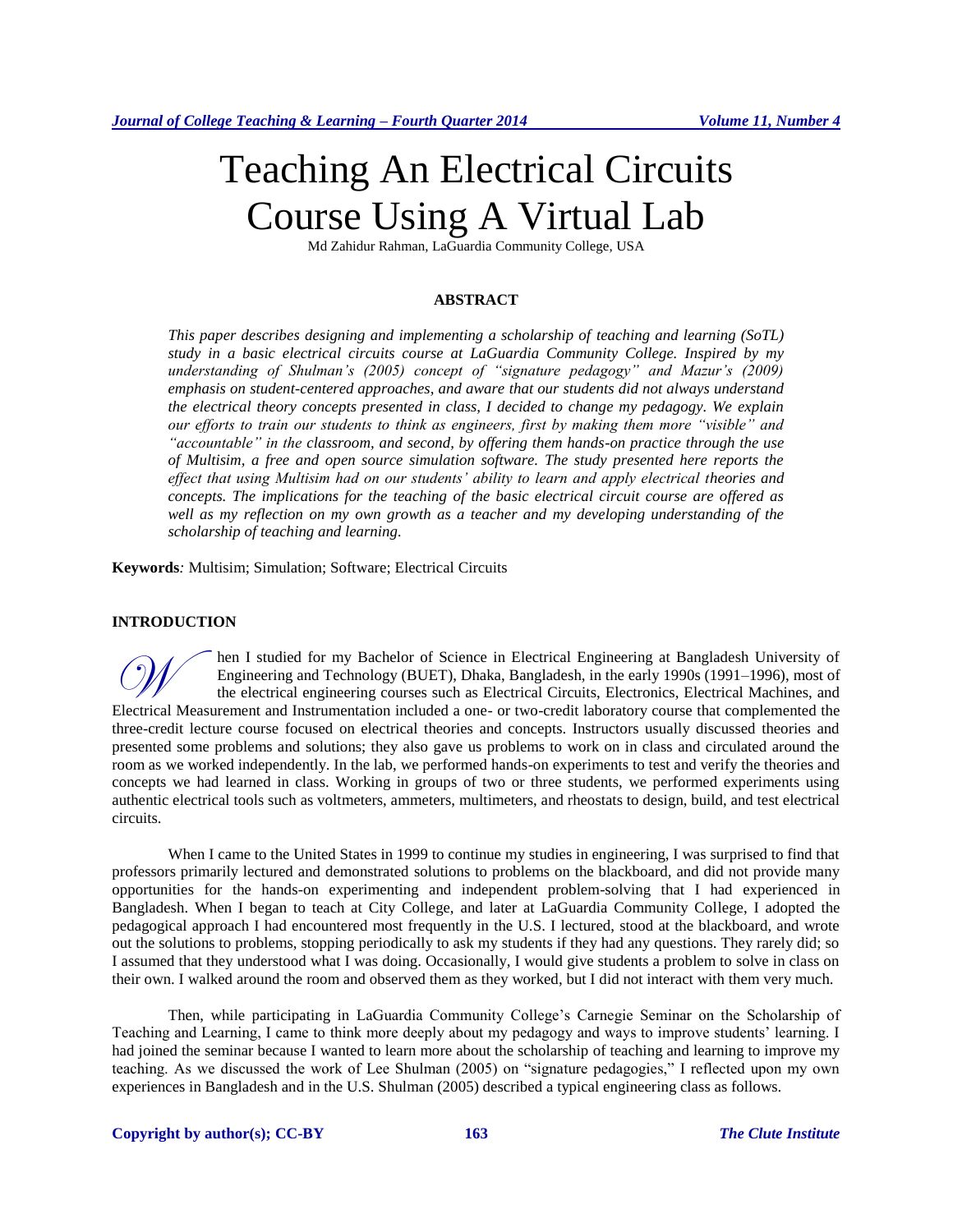*Although the teacher faces his class when he introduces the day's topic at the beginning of the session, soon he has turned to the blackboard, his back to the students. The focal point of the pedagogy is clearly mathematical representations of physical processes. He is furiously writing equations on the board, looking back over his shoulder in the direction of the students as he asks, of no one in particular, "Are you with me?" A couple of affirmative grunts are sufficient to encourage him to continue. (p. 53)*

Shulman's (2005) description sounded a lot like both my experience as a student in the U.S. and the classes I was teaching, but I was no longer sure that it was an effective approach. Shulman also noted that in lecture-based teaching there is "almost no reference to the challenges of practice . . . [and] little sense of the tension between knowing and doing" (p. 54). Shulman's critique of the typical engineering class helped me to see that I was not meeting the goal of preparing my students to be engineers who must not only understand theory and concepts, but also devise solutions to real-life problems, test their solutions, and troubleshoot those that do not work.

Furthermore, after viewing a video showing Eric Mazur (2009) engaging his Harvard students in the study of physics, I realized that I needed to change the dynamic in my classes. Instead of asking "Are you with me?" and turning back to the board while students passively watched me derive solutions to problems, I learned to build in more opportunities for them to solve problems themselves during our class sessions. Rather than simply observing as students work and waiting for them to ask me questions, I move around the class, crouching so I can see their work and understand where they are stuck, and ask questions that help them to discover the solution. Additionally, I call individual students up to the board as I sit among the others. I urge them not to be afraid to try; the other students and I will help them as needed. Using these methods, I can see clearly what confuses students and when they need help.

But, even with these changes, I believed that my pedagogy was not doing enough to prepare students for a career in engineering. Shulman (2005) wrote that "professional education is not education for understanding alone; it is preparation for accomplished and responsible practice in the service of others" (p. 53). In order to address my mission more fully, I needed to provide my classes with more hands-on experiences, similar to those I had had as an undergraduate student in Bangladesh. Unfortunately, at LaGuardia, one of the fundamental courses I teach, Electrical Circuits (MAE213), does not include a lab hour; students also do not have access to an equipped electrical engineering hardware lab. As a result, LaGuardia Engineering faculty are exploring simulation software (also known as "virtual labs") that engages students in realistic problem-solving activities requiring the application of theories and concepts learned in the classroom.

While not ideal, virtual labs offer many advantages including powerful processing and simulation facilities, ease of use, and accuracy. Where physical labs are not available, as is the case at LaGuardia, virtual labs can provide students with useful experience (Hackworth & Stanley, 2001; Hall, 2000; Lee, Li, & Cheung, 2002). Moure, Valdés, Salaverría, and Mandado (2004), Butz, Duarte, and Miller (2006), and Swayne (2012) all noted that virtual laboratories also have potential for helping students understand theoretical principles. When Kollõffel and De Jong (2013) studied groups of vocational engineering high school students to assess their understanding of electrical theories and concepts, they found that adding virtual lab experiences to the traditional lecture and hardware lab approach helped students learn theoretical concepts. They wrote that students might face some difficulties and need more time to construct, design, analyze, and verify the electrical circuits assignments using real labs while virtual labs enable students to perform these tasks more quickly, and they suggest that, in contrast to real labs, virtual labs are economical and can save time.

MATLAB and Multisim are the two simulation software packages in use at LaGuardia. Utilized for numerical computation and programming, MATLAB is a sophisticated and expensive software package often employed by professional electrical engineers. Multisim, on the other hand, is a free and comprehensive circuit analysis program that allows for the design, analysis, visualization, and simulation of electrical and electronic circuits. In addition to an extremely realistic interface, it allows students to use a mouse and graphics options to create schematic diagrams. Fraga, de Castro, Alves, and Franchin (2006) studied groups of college engineering students in an electrical circuits class. They used two computer simulation software programs, PSpice and Multisim, and found that Multisim provided students an environment closest to a real lab where they can use virtual oscilloscopes, multimeters, and ammeters to develop their knowledge of electrical behavior.

## **Copyright by author(s)[; CC-BY](http://creativecommons.org/licenses/by/3.0/) 164** *[The Clute Institute](http://www.cluteinstitute.com/)*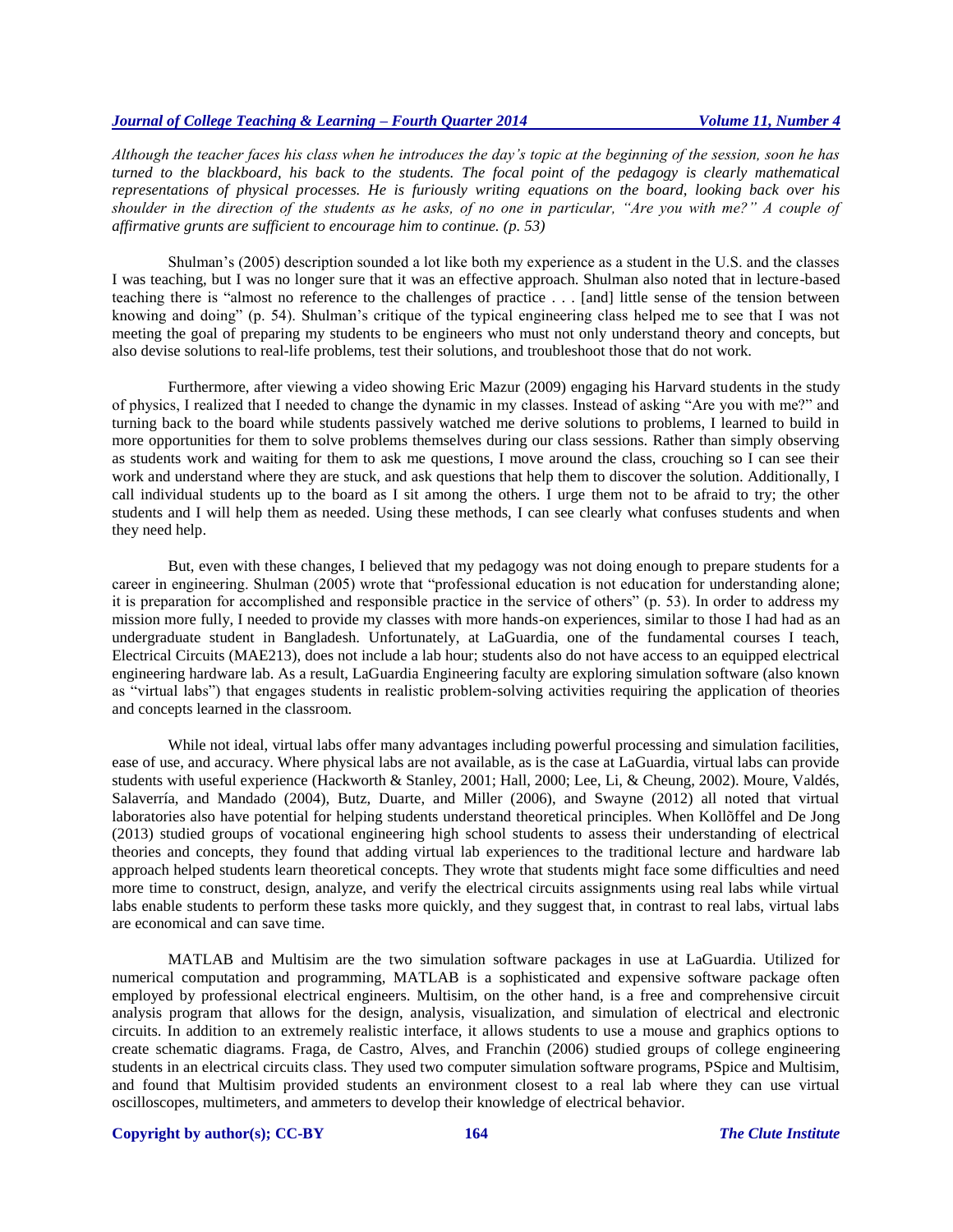With the Multisim software, students can engage in realistic problem solving; they can build simulated circuits, learn how to construct complex circuits with various components, and verify the circuit design. After building their simulated circuit, students "turn on the electricity" using Multisim's virtual "switch." With this last step, students can immediately see if the circuit they have designed will function as they planned. If it does not, they can continue working on the problem, and utilize their knowledge of electrical theories and concepts to troubleshoot design issues and create alternatives until they arrive at the correct solution to the problem.

At LaGuardia, Electrical Circuits, a three-credit course required for all civil, mechanical, or electrical engineering students, proved to be an ideal environment in which to begin exploring the pedagogical advantages of Multisim. The curriculum focuses on basic components of electrical theory and practice such as resistors, capacitors, and inductors, and reinforces fundamental mathematical and electrical concepts needed for designing and analyzing electrical circuits. Using Multisim allows students to put their knowledge of theory into practice using a realistic, albeit simulated, environment.

## **METHODOLOGY**

In the informal study of my Spring 2013 Electrical Circuits course described below, I examined the extent to which Multisim helped 17 undergraduate students (15 male and 2 female students) solve engineering problems. Of the 17 students, 3 were Civil Engineering majors, 10 were Electrical Engineering majors, and 4 were Mechanical Engineering majors. I divided the students into two groups of equal size. For the first half of the semester, the students in Group 1 worked on one project, performing all calculations and solving all circuit design problems by hand without verifying their answers or testing their solutions with Multisim. Group 2 students worked on the same assignment, but used Multisim to verify the accuracy of their calculations and test the viability of their design solutions. In the second half of the semester, the groups switched: Group 1 completed two projects using Multisim, while Group 2 completed the same two projects without using Multisim. This arrangement assured that all students would experience solving problems both ways:

- 1. Using only hand calculations and hand-drawn circuit designs; and
- 2. Performing hand calculations, and then using Multisim to design, build, test, verify, and troubleshoot their solutions.

# **RESULTS AND DISCUSSION**

As indicated in the project scores in Table 1, the median scores revealed that students who used Multisim did slightly better than students who did not.

| <b>Table 1: Project Scores: Hand Calculation or Multisim</b> |              |              |
|--------------------------------------------------------------|--------------|--------------|
|                                                              | Group 1      | Group 2      |
|                                                              | Median Score | Median Score |
| Multisim                                                     | 91.5         | 91.5         |
| <b>Hand Calculation Only</b>                                 | 88.5         | 89.0         |
| Percentage Increase                                          | 3.4%         | 2.8%         |

In an effort to get a better picture of students' interactions with the software, I also asked students to respond to these three questions at the end of the semester:

- 1. Which topics or projects were most difficult for you?
- 2. Which method (hand calculation only or hand calculations and Multisim verification) better reinforced electrical theory and concepts?
- 3. What assignments or activities were most effective?

Eleven students concurred that using Multisim was the most difficult part of the projects. Twelve students agreed that performing the assignments with the simulation software is a better way of reinforcing electrical theory and concepts, 3 students believed that performing hand calculations only is more effective, and 2 students thought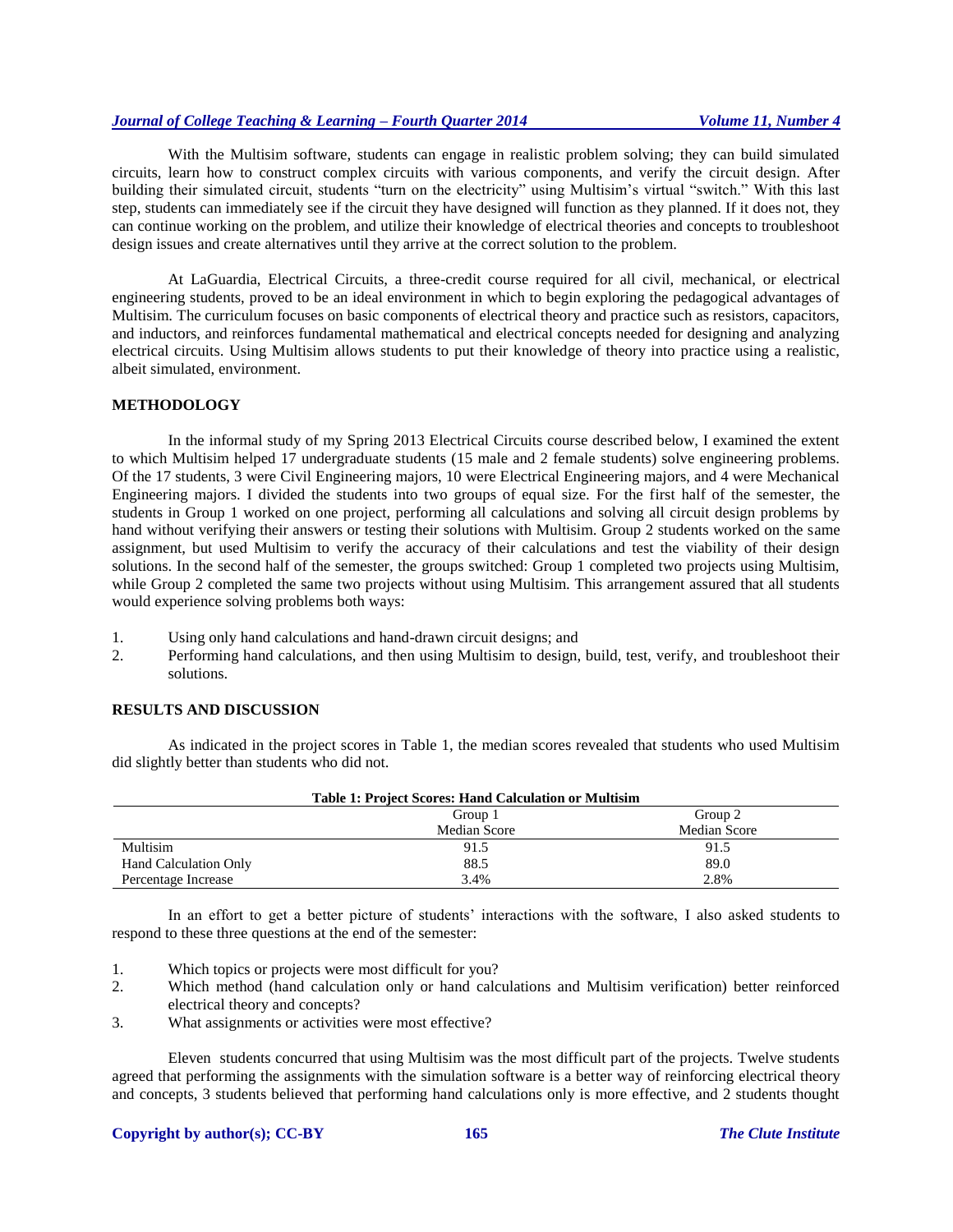there was no difference between the two. Clearly, the majority of the students considered the mixture of hand calculation and software simulation the most effective way to complete projects and homework assignments.

Both of the female students reported that using Multisim was the most difficult part of the class and noted that, for them, performing the hand calculations was more helpful in understanding electrical circuit theory and concepts, while the male students noted that Multisim provided a better way to understand the electrical theory and concepts of this course. This difference can potentially be ascribed to the assumption that males usually have more experience in dealing with various software tools and are not as intimidated by having to use software to simulate the circuit. However, with only two females in the sample, it is impossible to generalize this finding to all female students.

Although this experiment was conducted with a small sample of 17 students, the results suggest that students do indeed benefit from the use of Multisim. In short reflections at the end of their projects, students offered comments such as: "With the help of Multisim I was able to verify my answers and correct the one that I had wrong." "By doing this project I learned how to use Multisim to solve circuit problems, I also learned how beneficial it is to use Multisim. It is a very simple and quick way to check your answers for any mistakes."

## **CONCLUSIONS**

Ideally, LaGuardia's engineering students would experiment with and test their solutions to electrical circuitry problems using authentic equipment in a well-furnished electrical engineering lab such as the one I used in Bangladesh. Lacking that possibility, based on the results of my Spring 2013 experiment, I believe that Multisim offers a next-best solution to the problem of providing students access to realistic environments in which they can test their solutions. Giving students this needed hands-on experience brings me closer to what should be a principal component of the signature pedagogy of engineering, and addresses Shulman's (2005) reminders about the importance of preparing students for their professional lives. In future semesters, I hope to continue my efforts to analyze and report upon the effect of using Multisim to help students master electrical engineering theories and concepts.

#### **AUTHOR INFORMATION**

**Dr. Md Zahidur Rahman** received M.E. and Ph.D in Electrical Engineering from the City University of New York Graduate Center. Currently, Dr. Rahman is an associate professor in the Department of Mathematics, Engineering and Computer Science at LaGuardia Community College and registered Professional Engineer in the states of New York and Michigan. Dr. Rahman received a NASA grant, Professional Staff Congress at the City University of New York (PSC-CUNY) grant and received a University Fellowship. His research interests are in environmental engineering, satellite remote sensing and its application, and alternative renewable energy. In the past 6 years, he has authored or co-authored more than 7 international conference papers.

# **REFERENCES**

- 1. Butz, B. P., Duarte, M., & Miller, S. M. (2006). An intelligent tutoring system for circuit analysis. *IEEE Transactions on Education, 49*(2), 216-223.
- 2. Fraga, J. R. C. P., de Castro, M. C. Alves, A. F., & Franchin, M. N. (2006, September). Using simulation programs to enhance learning electrical circuits classes. Paper presented at COBENGE: *Congresso Brasileiro de Educa..o em Engenharia [= 34th Brazilian Congress on Engineering Education], Universidade de Passo Fundo, Brazil*. Retrieved from http://www.abenge.org.br/CobengeAnteriores/2006/ artigos/1\_298\_218.pdf
- 3. Hackworth, J. R., & Stanley, W. D. (2001, June). *An upper-division virtual laboratory in linear electronics.*  Paper presented at the *American Society for Engineering Education Annual Conference & Exposition*, Albuquerque, NM, Session 2247. Retrieved from http:// search. asee.org/search/fetch?url=file%3A%2F%2Flocalhost%2FE%3A %2Fsearch%2Fconference%2F25%2FAC%25202001Paper1121.PDF&index=conference\_papers&space= 12974679720360579171667 6178&type=application%2Fpdf&charset=

#### **Copyright by author(s)[; CC-BY](http://creativecommons.org/licenses/by/3.0/) 166** *[The Clute Institute](http://www.cluteinstitute.com/)*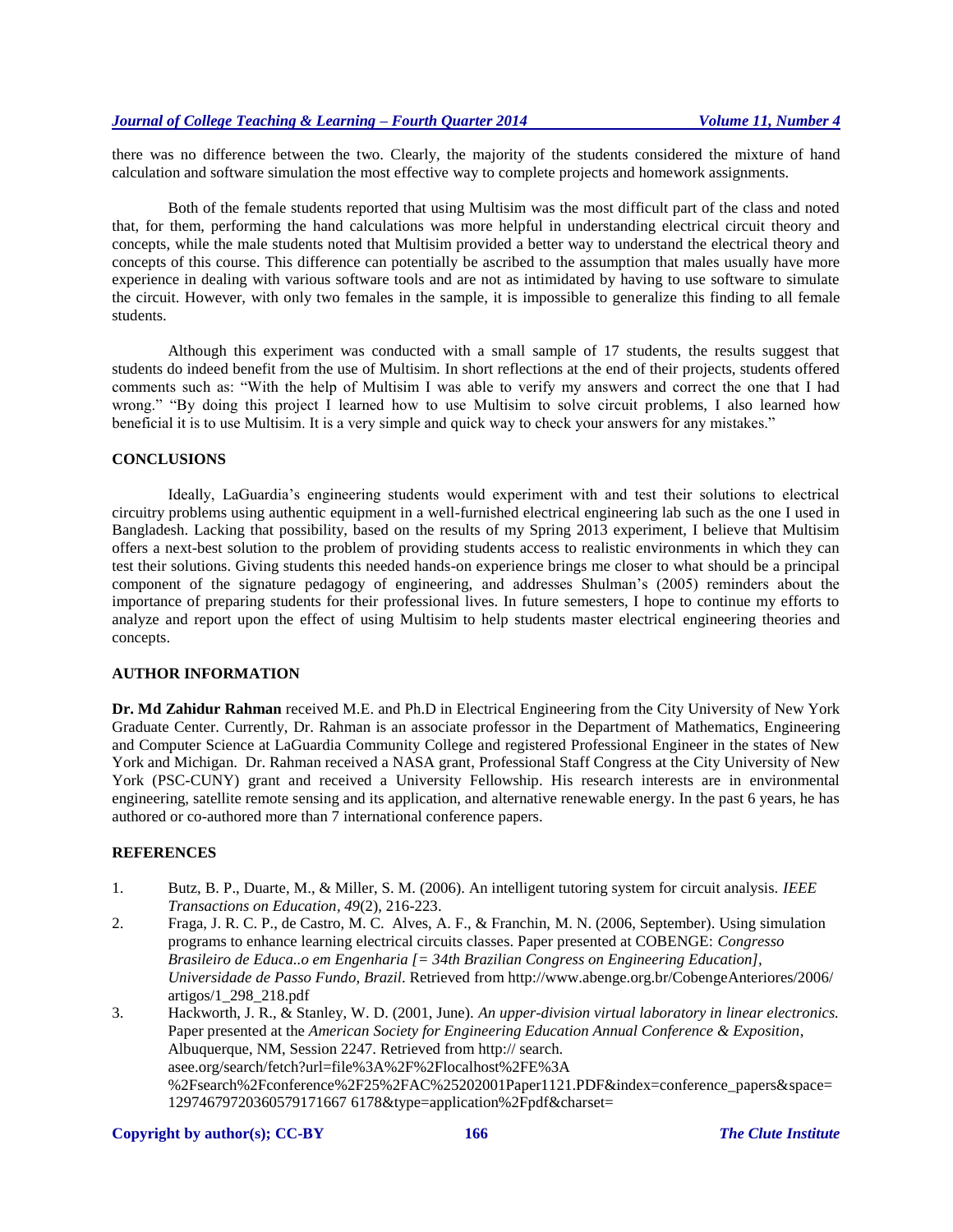- 4. Hall, T. M. (2000, June). *Using simulation software for electronics engineering technology laboratory instruction.* Paper presented at the *American Society for Engineering Education Annual Conference & Exposition,* St. Louis, MO, Session 3547. Retrieved from http:// search.asee.org/search/fetch?url=file%3A%2F%2Flocalhost%2FE% 3A%2Fsearch%2Fconference%2F24%2FAC%25202000Paper675.pdf&index=conference\_papers&space= 12974679720360579171667 6178&type=application%2Fpdf&charset=
- 5. Kollõffel, B., & De Jong, T.. (2013). Conceptual understanding of electrical circuits in secondary vocational engineering education: Combining traditional instruction with inquiry learning in a virtual lab. *Journal of Engineering Education, 102*(3), 375-393. doi:10.1002/jee.20022
- 6. Lee, W. B., Li, J. G. and Cheung, C. F. (2002). Development of a virtual training workshop in ultraprecision machining. *International Journal of Engineering Education, 18*(5), 584-596. Retrieved from http:// www.ijee.ie/articles/Vol18-5/IJEE1310.pdf
- 7. Mazur, E. (2009, November). *Confessions of a converted lecturer.* [Video file]. Retrieved from http://www.youtube.com/ watch?v=WwslBPj8GgI
- 8. Moure, M. J., Valdés, M. D., Salaverría, A., & Mandado, E. (2004). Virtual laboratory as a tool to improve the effectiveness of actual laboratories. *International Journal of Engineering Education*, *20*(2), 188-192. Retrieved from http://www.ijee.ie/articles/Vol20-2/IJEE1484.pdf
- 9. Shulman, L.. S. (2005). Signature pedagogies in the professions. *Daedalus. 134*(3), 52-59. Retrieved from http://www.jstor.org/stable/20027998
- 10. Swayne, K. (2012, April)*. An electrical circuits hybrid course model.* Paper presented at the *American Society for Engineering Education Southeastern Section Annual Conference*, Starkville, MS, Session 572. Abstract retrieved from http://se.asee.org/proceedings/ASEE2012/ BoA2012ForProceedings.pdf